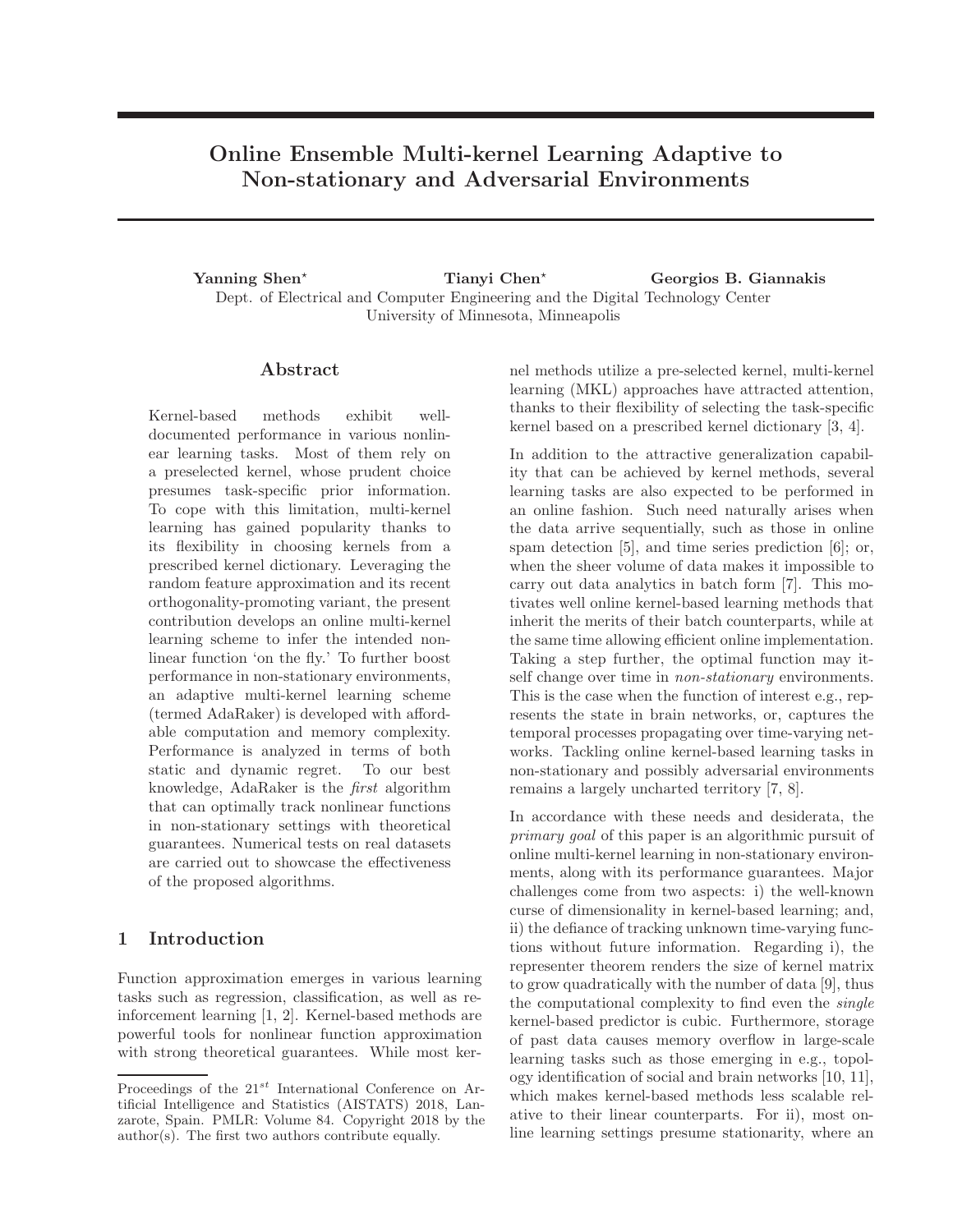algorithm achieving sub-linear regret incurs on average "no-regret" relative to the *best static* comparator. Clearly, designing online schemes that are comparable to the *best dynamic* solution is appealing though challenging without knowledge of the environment [7, 12].

#### 1.1 Related work

We review prior art in this area from two aspects.

Kernel methods. Significant efforts have been devoted to scaling up kernel methods in batch settings. Specifically, approaches to approximating the kernel matrix using low-rank factorizations were proposed in [13], and their performance was formally established in [14]. More recently, random feature-based methods gain popularity since the seminal work [15], whose performance has been considerably improved thanks to the fresh *orthogonality promoting* technique for variance reduction [16]. These approaches assume that the kernel function is selected a priori, and this selection crucially depends on domain knowledge. Incorporating the kernel selection, several multi-kernel based learning approaches have been proposed in [17, 3, 4], and their performance gain has been observed relative to their single kernel counterparts. However, all the aforementioned methods are designed for batch settings, and thus they are either intractable or become less efficient in online setups. Especially when the optimal functions vary over time, the batch schemes fall short in tracking the optimal predictors.

Online (multi-)kernel learning. Tailored for streaming large-scale datasets, online kernel-based learning methods have gained popularity recently. To deal with the growing complexity of online kernel learning, successful attempts have been made to design *budgeted* kernel learning algorithms, including techniques such as support vector (SV) removal [7, 18], and SV merging [19]. Following the idea of budget maintenance, online multi-kernel learning (OMKL) methods have been studied in applications such as online classification [20, 8, 21], and regression [22]. Devoid the need of budget maintenance, online kernel-based learning algorithms based on random feature approximation [15] have been recently developed in [23, 24], but only learning with a pre-selected kernel is considered. More importantly, existing online kernel-based learning approaches implicitly presume a *stationary* environment, where the benchmark solution is the best static function (a.k.a. static regret) [25]. However, static regret is not a comprehensive metric in the general non-stationary settings considered in this paper.

#### 1.2 Our contributions

The present paper develops an adaptive online multikernel learning algorithm, capable of learning a nonlinear function from sequentially arriving data samples. Relative to prior art, our contributions can be summarized as follows.

c1) For the first time, random features are employed for scalable online MKL tackled by a weighted combination of advices from an ensemble of experts - an innovative cross-fertilization of online learning to MKL. Performance of the resultant algorithm (abbreviated as Raker) is benchmarked by the best time-invariant function approximant via static regret analysis.

c2) An adaptive algorithm (termed AdaRaker) is developed to tackle the multi-kernel learning task in nonstationary setting, and analytically establish that the AdaRaker solver yields sub-linear dynamic regret, so long as the accumulated variation of per-slot minimizers grow sub-linearly with time.

c3) Our novel algorithms are applied to online regression tasks, and tested numerically on several real datasets, which demonstrates the effectiveness of Raker and AdaRaker relative to popular alternatives.

#### 1.3 Preliminaries

This section reviews basics of kernel-based learning, which paves the road for developing our novel schemes.

Notation. Bold uppercase (lowercase) letters will denote matrices (column vectors), while  $(\cdot)$ <sup> $\cdot$ </sup> stands for vector and matrix transposition, and  $\|\mathbf{x}\|$  denotes the  $\ell_2$ -norm of a vector **x**. Inequalities for vectors **x** > 0 are entry-wise.  $\langle \cdot, \cdot \rangle$  and  $\langle \cdot, \cdot \rangle_{\mathcal{H}}$  denote the inner products in Euclidean and Hilbert spaces, respectively.

**Setting.** Given samples  $\{(\mathbf{x}_1, y_1), \ldots, (\mathbf{x}_T, y_T)\}_{t=1}^T$ with  $\mathbf{x}_t \in \mathbb{R}^d$  and  $y_t \in \mathbb{R}$ , the function approximation task is to find a function  $f(.)$  such that  $y_n =$  $f(\mathbf{x}_n) + e_n$ , where  $e_n$  denotes an error term representing noise or un-modeled dynamics. Suppose that  $f(.)$ belongs to a reproducing kernel Hilbert space (RKHS), namely, i.e.,

$$
\mathcal{H} := \{ f | f(\mathbf{x}) = \sum_{t=1}^{\infty} \alpha_t \kappa(\mathbf{x}, \mathbf{x}_t) \}
$$
(1)

where  $\kappa(\mathbf{x}, \mathbf{x}_t) : \mathbb{R}^d \times \mathbb{R}^d \to \mathbb{R}$  is a basis (so-termed kernel) function, which measures the similarity between **x** and  $x_t$ . Different choices of  $\kappa$  specify various bases. One of the popular kernels is e.g., the Gaussian one that is given by  $\kappa(\mathbf{x}, \mathbf{x}_t) := \exp[-(\mathbf{x} (\mathbf{x}_t)^2/(2\sigma^2)$ . A kernel is reproducing if it satisfies  $\langle \kappa(\mathbf{x}, \mathbf{x}_1), \kappa(\mathbf{x}, \mathbf{x}_2) \rangle = \kappa(\mathbf{x}_1, \mathbf{x}_2),$  which in turn induces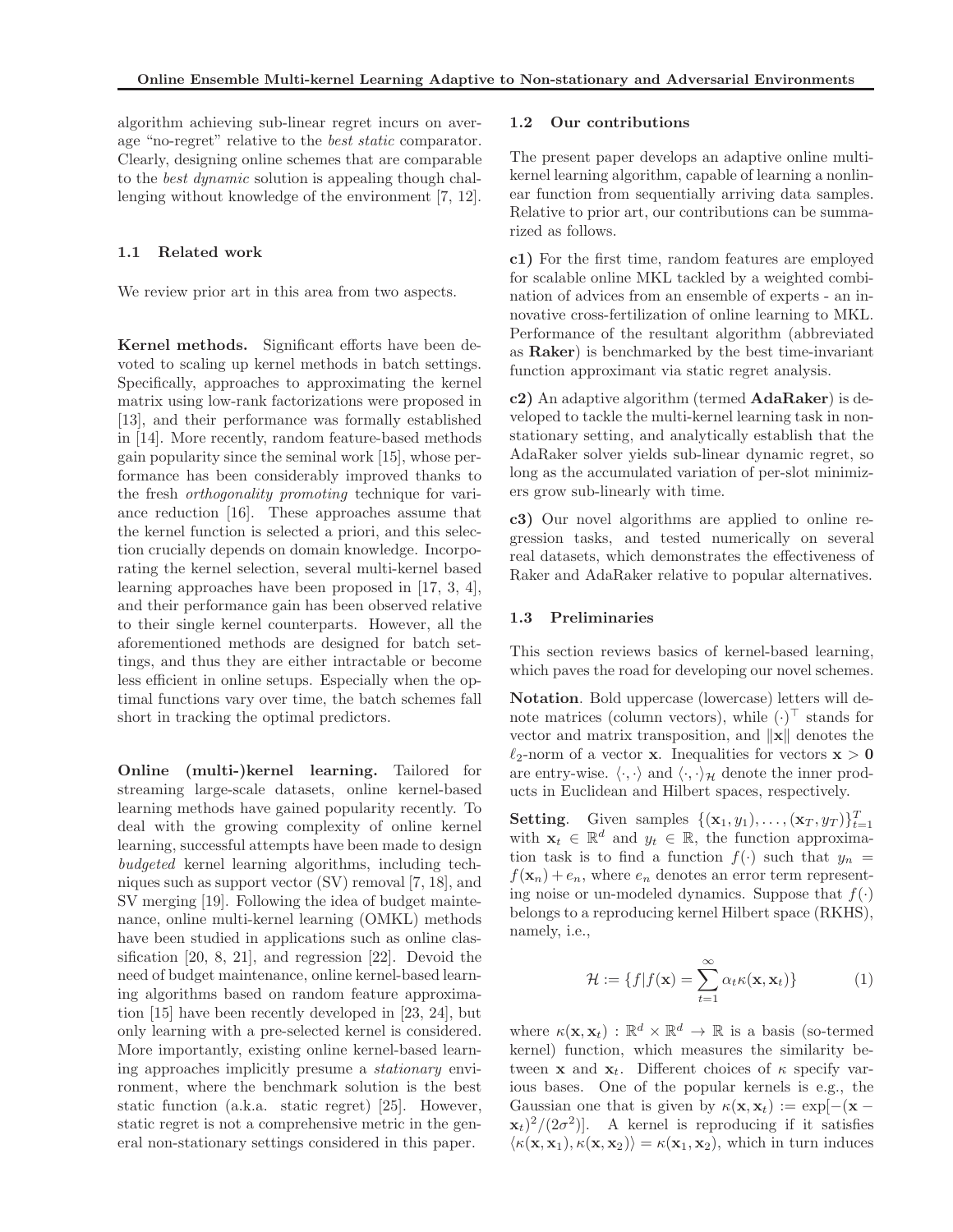the RKHS norm  $||f||_{\mathcal{H}}^2 = \sum_t \sum_{t'} \alpha_t \alpha_{t'} \kappa(\mathbf{x}_t, \mathbf{x}_{t'})$ . Consider the optimization problem

$$
\min_{f \in \mathcal{H}} \mathcal{L}(f) := \frac{1}{T} \sum_{t=1}^{T} \ell(f(\mathbf{x}_t), y_t) + \frac{\lambda}{2} ||f||_{\mathcal{H}}^2 \qquad (2)
$$

where depending on the application, the loss function  $\ell(\cdot, \cdot)$  can be selected to be, e.g., the least-squares cost, the logistic or hinge loss, and  $\lambda > 0$  is a regularization parameter. Thanks to the representer theorem, the optimal solution of (2) admits the finite-dimensional form, given by [9]

$$
f(\mathbf{x}) = \sum_{t=1}^{T} \alpha_t \kappa(\mathbf{x}, \mathbf{x}_t)
$$
 (3)

where  $\{\alpha_t \in \mathbb{R}\}_{t=1}^T$  are combination coefficients. While the scalar  $y_t$  is used here for notational brevity, coverage can be readily generalized to the vector form.

Note that (2) relies on two facts: i) a properly pre-selected kernel  $\kappa$  is known; and ii) all the data  $\{\mathbf x_t, y_t\}_{t=1}^T$  are available at hand. In the ensuing sections, an online MKL method will be proposed to select the optimal  $\kappa$  as a convex combination of multiple kernels, when the data become available online.

### 2 Online MKL with random features

In this section, we develop an online algorithm to simultaneously deal with kernel basis selections and multiple kernel combinations. Our algorithm is based on the recently proposed random feature-based techniques [15, 16], and thus we term it random featurebased multi-kernel (Raker) learning approach.

#### 2.1 Kernel learning via random features

Kernel-based methods are challenged by the curse of dimensionality, due to the fact that the optimal kernel function depends on all the previous data samples [cf. (3)]. Unlike online kernel learning schemes that rely on budget maintenance strategies [26], the present section explores an alternative approach for kernel-based learning to make the subsequent online learning task scalable with the sample size. This approach relies on mapping the original data to random features (RFs), and then applying existing linear online learning algorithms in this new feature space [15]. Specifically, given  $\mathbf{x}_t$ , the RF-based approach constructs a new feature representation  $\mathbf{z}_{\mathbf{V}}(\mathbf{x}_t) \in \mathbb{R}^{2D}$ , where  $D \gg d$ ,  $\mathbf{V} \in \mathbb{R}^{D \times d}$  is a random matrix that will be specified later, and  $\mathbf{z}_{\mathbf{V}}(\mathbf{x})$  approximates the kernel function by

$$
k(\mathbf{x}_i, \mathbf{x}_j) \simeq \mathbf{z}_{\mathbf{V}}^\top(\mathbf{x}_i) \mathbf{z}_{\mathbf{V}}(\mathbf{x}_j). \tag{4}
$$

Hence, the function in the corresponding RKHS can be approximated by  $(cf. (3))$ 

$$
f(\mathbf{x}) \simeq \sum_{t=1}^{T} \alpha_t \mathbf{z}_{\mathbf{V}}^{\top}(\mathbf{x}_t) \mathbf{z}_{\mathbf{V}}(\mathbf{x}) \tag{5}
$$

where  $\boldsymbol{\theta} := \sum_{t=1}^{T} \alpha_t \mathbf{z}_{\mathbf{V}}(\mathbf{x}_t)$  denotes the new weight vector, the original kernel-based learning problem can be transformed into a linear problem in the new 2Ddimensional feature space, namely

$$
f(\mathbf{x}) \simeq \boldsymbol{\theta}^{\top} \mathbf{z}_{\mathbf{V}}(\mathbf{x}). \tag{6}
$$

To efficiently approximate the kernel function, we will confine our class to kernels that are shift invariant; that is,  $\kappa(\mathbf{x}_1, \mathbf{x}_2) = \kappa(\Delta)$  with  $\Delta = \mathbf{x}_1 - \mathbf{x}_2$ , and  $\kappa(0) = 1$ . With the shift-invariant property, viewing the positive definite  $\kappa(\Delta)$  as the inverse Fourier transform of  $\pi_{\kappa}(\mathbf{v})$ , yields

$$
\kappa(\mathbf{x}_1, \mathbf{x}_2) = \int \pi_{\kappa}(\mathbf{v}) e^{j\mathbf{v}^\top (\mathbf{x}_1 - \mathbf{x}_2)} d\mathbf{v}
$$
  
= 
$$
\mathbb{E}_{\mathbf{v}} \left[ e^{j\mathbf{v}^\top \mathbf{x}_1} \cdot e^{-j\mathbf{v}^\top \mathbf{x}_2} \right]
$$
 (7)

where last equality follows by treating  $\pi_{\kappa}(\mathbf{v})$  as the probability density function (pdf) of variable v. Taking the Gaussian kernel as an example, where  $\kappa(\mathbf{x}_1, \mathbf{x}_2) = \exp\left(\|\mathbf{x}_1 - \mathbf{x}_2\|_2^2/(2\sigma^2)\right)$ , the correspond- $\lim_{\tau \to 0} \text{pdf } \pi(\mathbf{v}) = \mathcal{N}(0, \sigma^{-2}\mathbf{I})$  [15]. In this case, plugging  $e^{j\mathbf{v}^\top\mathbf{x}_1} = \cos(\mathbf{v}^\top\mathbf{x}_1) + j\sin(\mathbf{v}^\top\mathbf{x}_1)$  into (7) yields

$$
\kappa(\mathbf{x}_1, \mathbf{x}_2) = \mathbb{E}_{\mathbf{v}} [\cos(\mathbf{v}^T \mathbf{x}_1) \cos(\mathbf{v}^T \mathbf{x}_2) + \sin(\mathbf{v}^T \mathbf{x}_1) \sin(\mathbf{v}^T \mathbf{x}_2)]
$$
  
 :=  $\mathbb{E}_{\mathbf{v}} [\mathbf{z}^T (\mathbf{x}_1) \mathbf{z} (\mathbf{x}_2)]$  (8)

where  $\mathbf{z}(\mathbf{x}) := [\sin(\mathbf{v}^\top \mathbf{x}), \cos(\mathbf{v}^\top \mathbf{x})]^\top$ . Clearly, D realizations of RF  $z(x)$  can be obtained by randomly sampling  $\{v_1, \ldots, v_D\}$  from  $\pi_{\kappa}(v)$ , that is

$$
\mathbf{z}_{\mathbf{V}}(\mathbf{x}) := (9)
$$
  

$$
\sqrt{\frac{1}{D}}[\sin(\mathbf{v}_1^{\top}\mathbf{x}), \cos(\mathbf{v}_1^{\top}\mathbf{x}), \dots, \sin(\mathbf{v}_D^{\top}\mathbf{x}), \cos(\mathbf{v}_D^{\top}\mathbf{x})]
$$

where the entries of  $\mathbf{V} := [\mathbf{v}_1, \dots, \mathbf{v}_D]^\top \in \mathbb{R}^{D \times d}$  are i.i.d. Gaussian. Thanks to (5), the nonparametric learning task is then approximated as a linear learning task in the Fourier feature space. Specifically, with the loss function [cf. (6)]

$$
\ell_t(f(\mathbf{x}_t)) := \ell(f(\mathbf{x}_t), y_t) = \ell(\boldsymbol{\theta}^\top \mathbf{z}_\mathbf{V}(\mathbf{x}_t), y_t) \qquad (10)
$$

the online learning task becomes  $\min_{\theta \in \mathbb{R}^{2D}} \sum_{t=1}^{T}$  $\ell(\boldsymbol{\theta}^\top \mathbf{z}_{\mathbf{V}}(\mathbf{x}_t), y_t)$ . Upon obtaining a new datum  $\mathbf{x}_t$ , the representations of the data instance  $\mathbf{z}_{\mathbf{V}}(\mathbf{x}_t)$  can be generated via (9), and online gradient descent can be applied to refine the estimator 'on the fly,' i.e.,

$$
\boldsymbol{\theta}_{t+1} = \boldsymbol{\theta}_t - \eta_t \nabla \ell(\boldsymbol{\theta}_t^\top \mathbf{z}_\mathbf{V}(\mathbf{x}_t), y_t)
$$
(11)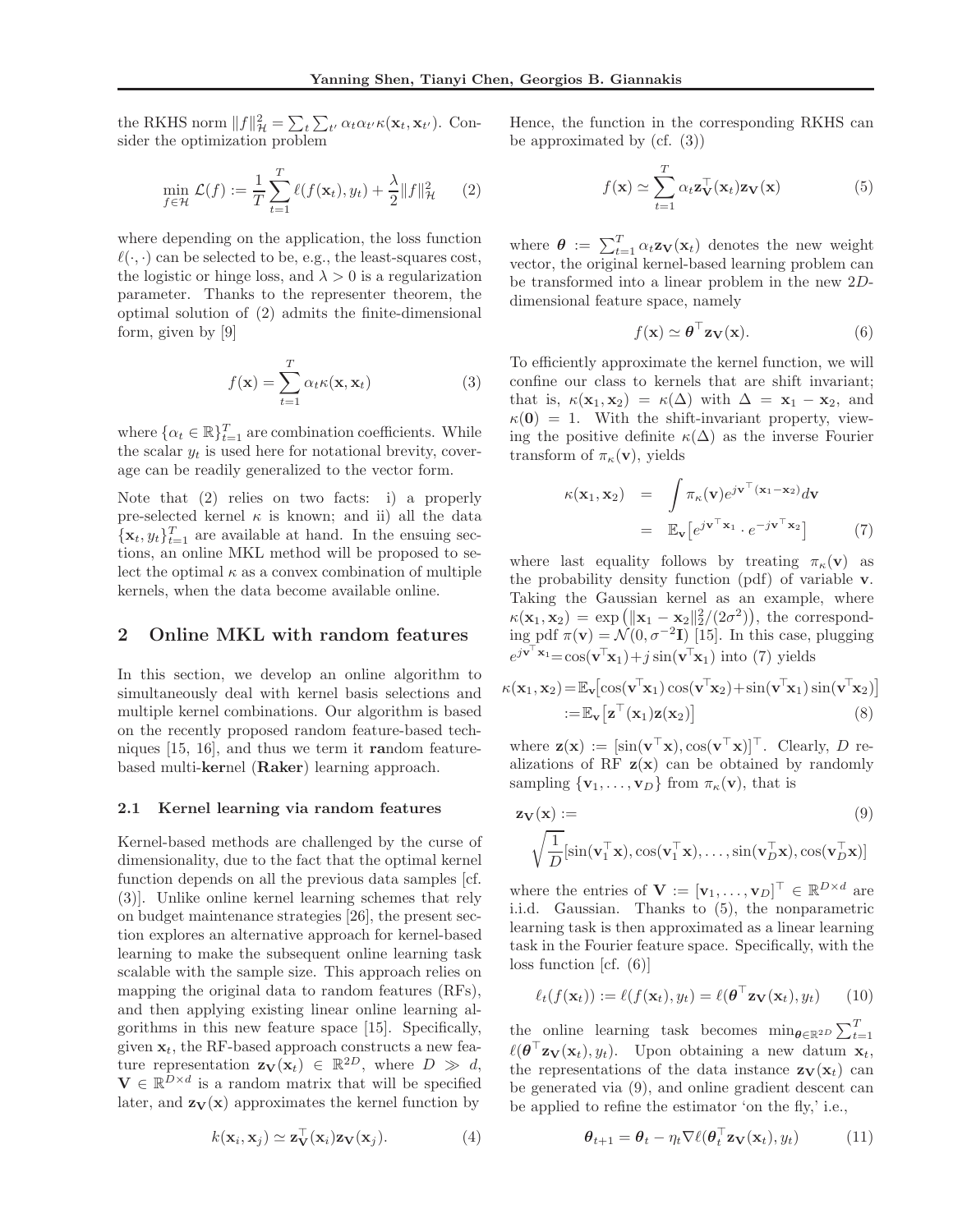where  $\{\eta_t\}$  denotes the sequence of stepsizes, and  $\nabla \ell(\boldsymbol{\theta}_t^{\top} \mathbf{z}_{\mathbf{V}}(\mathbf{x}_t), y_t)$  the gradient with respect to the weight  $\theta$  at  $\theta = \theta_t$ . The update (11) is still *a functional update* in that it is tantamount to updating the function  $f_t(\cdot) = \boldsymbol{\theta}_t^{\top} \mathbf{z}_{\mathbf{V}}(\cdot)$ , but the neat thing here is that this function is in the span of  $\{z_V(x), \forall x \in \mathcal{X}\}.$ 

Variance-reduced RF. Even if  $z_V(x_1)z_V(x_2)$  is an unbiased estimator of  $\kappa$  [cf. (8)], the variance  $\mathbf{z}_{\mathbf{V}}^{\perp}(\mathbf{x}_1)\mathbf{z}_{\mathbf{V}}(\mathbf{x}_2)$  decays as D increases. This explains why the RF vector dimension is chosen to satisfy  $D \gg d$ . [15]. Next we will leverage a recent intriguing discovery in [16] to markedly reduce the variance of RF approximation by enforcing orthogonality on the rows of V. For the original RF approach on a Gaussian kernel with bandwidth  $\sigma^2$ , recall that  $\mathbf{V} = \sigma^{-1} \mathbf{G}$  in (9), where each entry of G follows standardized Gaussian pdf. For the variance-reduced RF method, with  $D = d$ ,  $\mathbf{V}_{ORF}$  is formed as

$$
\mathbf{V}_{\text{ORF}} = \frac{1}{\sigma} \mathbf{SQ} \tag{12}
$$

where  $\mathbf{Q} \in \mathbb{R}^{d \times d}$  is a uniformly distributed random orthonormal matrix, and S denotes a diagonal matrix with diagonal entries drawn i.i.d. from  $\chi$  distribution with  $d$  degrees of freedom. Matrix  $S$  is introduced to ensure unbiasedness of the kernel approximation [16]. With  $D > d$ , several weighted orthonormal matrices can be generated independently from (12), and concatenated to form  $\mathbf{V}_{\text{ORF}}.$  It turns out that  $\mathbf{z}_{\mathbf{V}_{\text{ORF}}}^{\mathbf{V}_{\text{ORF}}}$  with  $\mathbf{z}_{\mathbf{V}_{\text{ORF}}}$  generated as in (9), with  $V_{ORF}$  replacing V, has variance smaller than  $\sigma^2[16]$ . Through such orthogonal-promoting RF generation, the number of random features needed to achieve certain accuracy can be markedly reduced.

The RF-based online kernel learning scheme in this section presumes that  $\kappa$  is known a priori. Since this is not generally possible, it is more prudent to adaptively select kernels from a dictionary with a set of kernel functions, for which the online ensemble learning scheme in the next section will play a key role.

#### 2.2 Online MKL in stationary settings

Here we preselect a dictionary of possible kernel functions, and then adaptively combine kernels in the dictionary [3]. Specifically, given a dictionary of kernels  $\{\kappa_p\}_{p=1}^P$  and the RKHS  $\mathcal{H}_p$  induced by  $\kappa_p$ , the solution of (2) is expressible in a separable form as [27]

$$
f_t(\mathbf{x}) := \sum_{p=1}^P \bar{w}_{p,t} f_{p,t}(\mathbf{x})
$$
\n(13)

where  $f_{p,t}(\mathbf{x})$  belongs to RKHS  $\mathcal{H}_p$ , for  $p = 1, \ldots, P$ , and  $\bar{w}_{p,t} \in [0,1]$  denotes the normalized weight for the pth kernel-based function estimator at time slot t.

To make use of the dictionary,  $\{\tilde{w}_{p,t}\}_{p=1}^P$  should be learnt and adjusted in an online fashion. This task fits well the celebrated online learning paradigm, a.k.a., online prediction with expert advice [28, 29]. Specifically, treating  $\{\tilde{w}_{p,t}\}\$ as an expert, we formulate the multi-kernel based learning problem as an online prediction task with expert advice. Upon obtaining a data sample, the un-normalized weights are updated according to the loss incurred by each learner as

$$
w_{p,t+1} = w_{p,t} \exp(-\eta \ell_t(f_{p,t}(\mathbf{x}_t))) \tag{14}
$$

where  $\eta \in (0,1)$  is a chosen constant that controls the adaptation rate of  $\{w_{p,t}\}$ . Relative to  $\{w_{p,t}\}$ , the normalized weights in (13)  $\bar{w}_{p,t} := w_{p,t}/\sum_{p=1}^{P} w_{p,t}, \forall t.$ Moreover, it can be observed that when  $f_{p,t}$  incurs larger relative to other  $f_{p',t}$  with  $p' \neq p$  loss at time slot  $t$ , the corresponding combination weight decreases in the next time slot. In other words, a more accurate learner tends to play more important role in predicting the upcoming data.

However, relative to the generic expert advice problem [28, 29], the difference here is that the kernel-based function estimator itself performs efficient online learning scheme for self-improvement. Indeed, the random feature approximation in Section 2.1 enables the efficient and scalable self-learning for each kernel-specific expert. Specifically, for the expert associated with kernel p, a feature representation  $\mathbf{z}_p(\mathbf{x}_t)$  will be randomly generated from a kernel-specific distribution given datum  $\mathbf{x}_t$  (cf. (9)), where we use  $\mathbf{z}_p(\mathbf{x}_t) = \mathbf{z}_{\mathbf{V}_p}(\mathbf{x}_t)$  for notational simplicity, and each function estimator at time t can be written as

$$
f_{p,t}(\mathbf{x}_t) \simeq \boldsymbol{\theta}_{p,t}^{\top} \mathbf{z}_p(\mathbf{x}_t)
$$
 (15)

where  $\theta_{p,t}$  is the parameter in (6) at time t for kernel p. Similar to (11), the pth kernel,  $\theta_{p,t}$  is updated via

$$
\boldsymbol{\theta}_{p,t+1} = \boldsymbol{\theta}_{p,t} - \eta \nabla \ell(\boldsymbol{\theta}_{p,t}^{\top} \mathbf{z}_p(\mathbf{x}_t), y_t)
$$
(16)

where we use  $\ell(f_{p,t}(\mathbf{x}_t), y_t) = \ell(\boldsymbol{\theta}_{p,t}^{\top} \mathbf{z}_p(\mathbf{x}_t), y_t)$ . The Raker algorithm is summarized in Algorithm 1.

Complexity. At the t-th iteration of Algorithm 1, the memory required is fixed and of order  $\mathcal{O}(D)$ . Regarding computational overhead, the per-iteration computational complexity is of order  $\mathcal{O}(D)$  compared with at least  $\mathcal{O}(dt)$  for OMKL [22], hence the proposed algorithm is more computationally efficient than conventional MKL [4] or OMKL. This explains the effectiveness of the novel Raker algorithm.

#### 2.3 Static regret analysis

To analyze the performance of Raker, we assume that the following conditions are satisfied.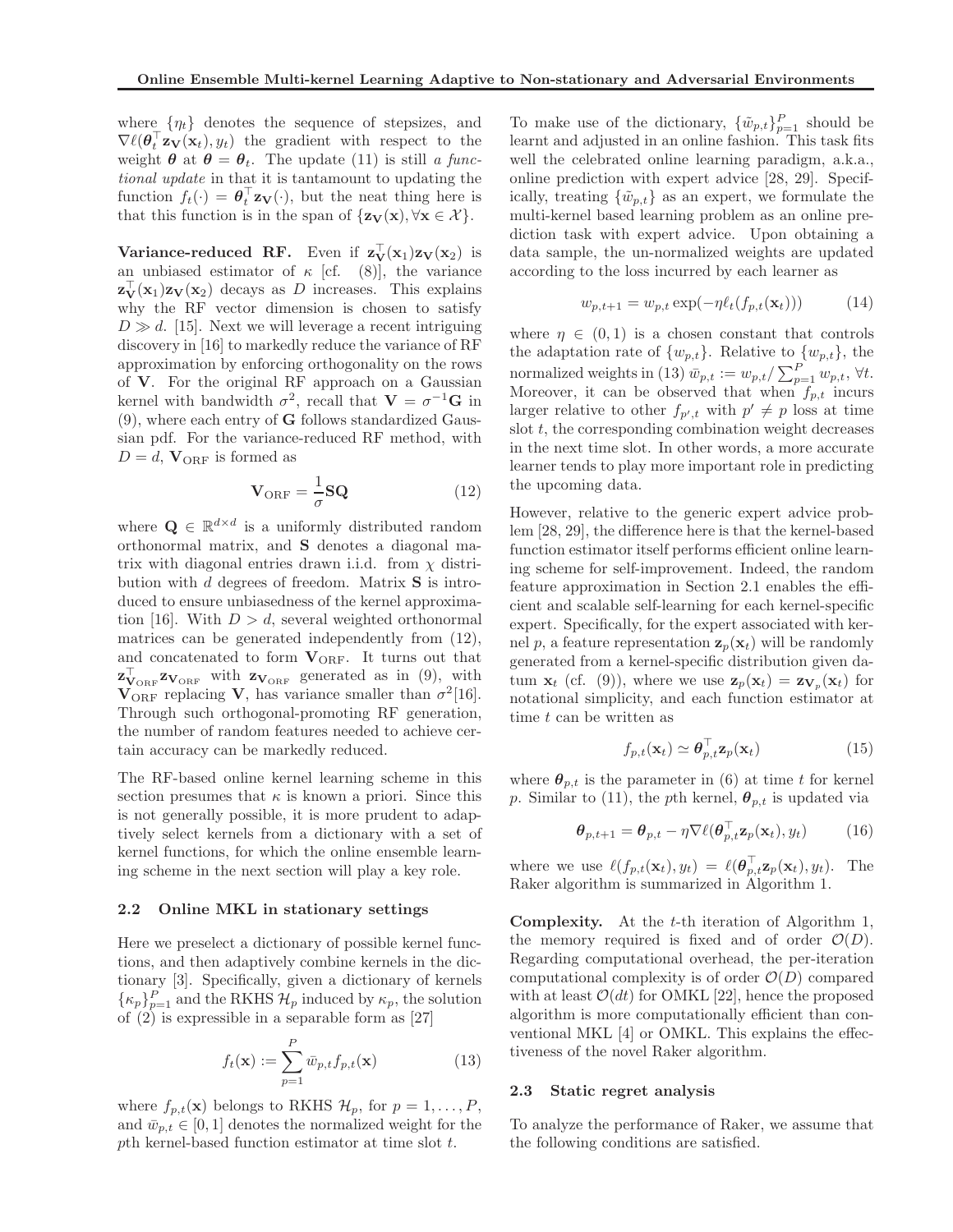| Algorithm 1 Raker for stationary settings |  |  |  |  |  |
|-------------------------------------------|--|--|--|--|--|
|-------------------------------------------|--|--|--|--|--|

| 1: <b>Input:</b> Kernels $\kappa_p$ , $p = 1, \ldots, P$ , step size $\eta > 0$ ,            |  |
|----------------------------------------------------------------------------------------------|--|
| and number of random features $D$ .                                                          |  |
| 2: Initialization: $\theta_1 = 0$ .                                                          |  |
| 3: for $t = 1, 2, , T$ do                                                                    |  |
| Receive a streaming datum $x_t$ .<br>4:                                                      |  |
| Construct $\mathbf{z}_p(\mathbf{x}_t)$ via (9) for $p = 1, \ldots, P$ .<br>5:                |  |
| Predict $f_t(\mathbf{x}_t)$ via (13) with $f_{p,t}(\mathbf{x}_t)$ in (15).<br>6:             |  |
| for $p = 1, \ldots, P$ do<br>7:                                                              |  |
| Obtain loss $\ell(\boldsymbol{\theta}_{p,t}^{\top} \mathbf{z}_p(\mathbf{x}_t), y_t)$ .<br>8: |  |
| Update $w_{p,t+1}$ via (14).<br>9:                                                           |  |
| Update $\theta_{p,t+1}$ via (16).<br>10:                                                     |  |
| end for<br>11:                                                                               |  |
| $12:$ end for                                                                                |  |

Assumption 1 *For every slot* t*, the loss function*  $\ell(\boldsymbol{\theta}^\top \mathbf{z}_{\mathbf{V}}(\mathbf{x}_t), y_t)$  *in* (10) *is convex w.r.t.*  $\boldsymbol{\theta}$ *.* 

Assumption 2 *For* θ *belonging to a bounded set* Θ*, the loss is bounded; i.e.,*  $\ell(\boldsymbol{\theta}^\top \mathbf{z}_{\mathbf{V}}(\mathbf{x}_t), y_t) \in [-1,1]$ *, and has bounded gradient; i.e.,*  $\|\nabla \ell(\boldsymbol{\theta}^\top \mathbf{z}_{\mathbf{V}}(\mathbf{x}_t), y_t)\| \leq L$ .

Assumption 3 *Each*  $\kappa_p$  *is a shift-invariant kernel* with bounded entry, *i.e.*,  $\kappa_p(\mathbf{x}_i, \mathbf{x}_j) \leq 1, \forall \mathbf{x}_i, \mathbf{x}_j$ . Also  $\|\mathbf{x}\| \leq 1$  *and*  $\|f_{\mathcal{H}_p}^*\|_1 := \sum_{t=1}^T |\alpha_t^*| \leq C.$ 

Assumption 1 enforces convexity of the loss, which is standard in online convex optimization (OCO) [25]. Assumption 2 ensures the losses are bounded, and the gradient of the loss function are bounded, which is also called L-Lipschitz continuity that is also common in OCO [30]. Assumption 3 bounds the norm of the optimal function [23]. When the boundedness of the losses is common given the bounded datum  $x_t$ , the Lipschitz continuity is also not restrictive. Considering the kernel-based ridge regression as an example, the gradient w.r.t.  $\boldsymbol{\theta}$  is  $(\boldsymbol{\theta}^{\top} \mathbf{z}_{\mathbf{V}}(\mathbf{x}_t) - y_t) \mathbf{z}_{\mathbf{V}}(\mathbf{x}_t)$ . Since the loss function is bounded, e.g.,  $\|\boldsymbol{\theta}^\top \mathbf{z}_\mathbf{V}(\mathbf{x}_t) - y_t\| \leq 1$ , and the random feature in (9) can be bounded by  $\Vert \mathbf{z}_{\mathbf{V}}(\mathbf{x}_t) \Vert \leq 1$ , thus the constant L can be bounded by  $L \leq 1$  using the Cauchy-Schwartz inequality. In general, Assumptions 1-3 are common in kernel-based learning tasks [4, 27, 23].

With regard to performance of an online algorithm, static regret is commonly adopted as a metric by most OCO schemes, and measures the difference between the aggregate loss of an OCO algorithm and that of the best fixed solution in hindsight [25, 30]. Specifically, for the sequence of online functions  $\{f_t\}$  generated by a kernel learning algorithm  $A$ , its static regret is

$$
\operatorname{Reg}_{\mathcal{A}}^s(T) := \sum_{t=1}^T \ell_t(f_t(\mathbf{x}_t)) - \sum_{t=1}^T \ell_t(f^*(\mathbf{x}_t)) \qquad (17)
$$

where the best static function estimator  $f^*(\cdot)$  is ob-

tained through the following batch optimization

$$
f^*(\cdot) \in \arg\min_{f \in \mathcal{F}} \sum_{t=1}^T \ell_t(f(\mathbf{x}_t)) \tag{18}
$$

where the function space is  $\mathcal{F} := \bigcup_{p \in \mathcal{P}} \mathcal{H}_p$  by default, with  $\mathcal{H}_p$  representing the RKHS induced by  $\kappa_p$ . With this definition in hand, we first establish the static regret of our Raker approach in the following lemma.

Lemma 1 *Consider Assumptions 1 and 2 are satis*fied, and  $f_p^*(\cdot)$  denotes the best static solution in (18) with  $\mathcal{F}_p := \{f_p | f_p(\mathbf{x}) = \boldsymbol{\theta}^\top \mathbf{z}_p(\mathbf{x}), \forall \boldsymbol{\theta} \in \mathbb{R}^{2D}\}\.$  For the sequences  $\{f_{p,t}\}\$  and  $\{\bar{w}_{p,t}\}\$  generated by the Raker al*gorithm, the following bound holds*

$$
\sum_{t=1}^{T} \ell_t \left( \sum_{p=1}^{P} \bar{w}_{p,t} f_{p,t}(\mathbf{x}_t) \right) - \sum_{t=1}^{T} \ell_t(f_p^*(\mathbf{x}_t))
$$
\n
$$
\leq \frac{\ln P}{\eta} + \frac{\|\theta_p^*\|^2}{2\eta} + \frac{\eta L^2 T}{2} + \eta T \tag{19}
$$

where  $\mathbf{\theta}_p^*$  is formed by the parameters of the best func*tion estimator in*  $\mathcal{F}_p$ *, i.e.,*  $f_p^*(\mathbf{x}) = (\boldsymbol{\theta}_p^*)^\top \mathbf{z}_p(\mathbf{x})$ *.* 

In addition to the static regret bound of the Raker algorithm, the next theorem characterizes the difference between the loss of online MKL algorithm relative to the best functional estimator in the original RKHS.

Theorem 2 *In addition to the conditions of Lemma 1, consider that Assumption 3 is also satisfied. If*  $f_{\mathcal{H}_n}^*$  is the best static function estimator in (18) be-Hp *longing to the RKHS* Hp*, with probability at least*  $1-2^8\left(\frac{\sigma_p}{\epsilon}\right)^2 \exp\left(\frac{-De^2}{4d+8}\right)$ , the following bound holds

$$
\sum_{t=1}^{T} \ell_t \left( \sum_{p=1}^{P} \bar{w}_{p,t} f_{p,t}(\mathbf{x}_t) \right) - \min_{p \in \{1, ..., P\}} \sum_{t=1}^{T} \ell_t \left( f_{\mathcal{H}_p}^*(\mathbf{x}_t) \right)
$$

$$
\leq \frac{\ln P}{\eta} + \frac{(1+\epsilon) \| f_{\mathcal{H}_p}^*\|_1^2}{2\eta} + \frac{\eta L^2 T}{2} + \eta T + \epsilon L T \| f_{\mathcal{H}_p}^*\|_1 \tag{20}
$$

where  $\epsilon > 0$  *is a constant, d is the original feature dimension, and* D *is the number of random features,* while  $\sigma_p^2 := \mathbb{E}_{\mathbf{V}}^{\pi_{\kappa_p}}[\mathbf{v}^\top \mathbf{v}]$  *is the second moment of random features.* Setting  $\eta = \epsilon = \mathcal{O}(1/\sqrt{T})$  leads to

$$
Reg_{Raker}^{s}(T) = \mathcal{O}(\sqrt{T})
$$
 (21)

where the benchmark is from the RKHS  $\bigcup_{p \in \mathcal{P}} \mathcal{H}_p$ .

Observe that the probability in (20) gets larger as D increases. For a given  $\epsilon$ , one can always find an appropriate D to ensure a positive probability. Hence, for subsequent discussions, we only use "with high probability" (w.h.p.) to simplify the exposition. Theorem 2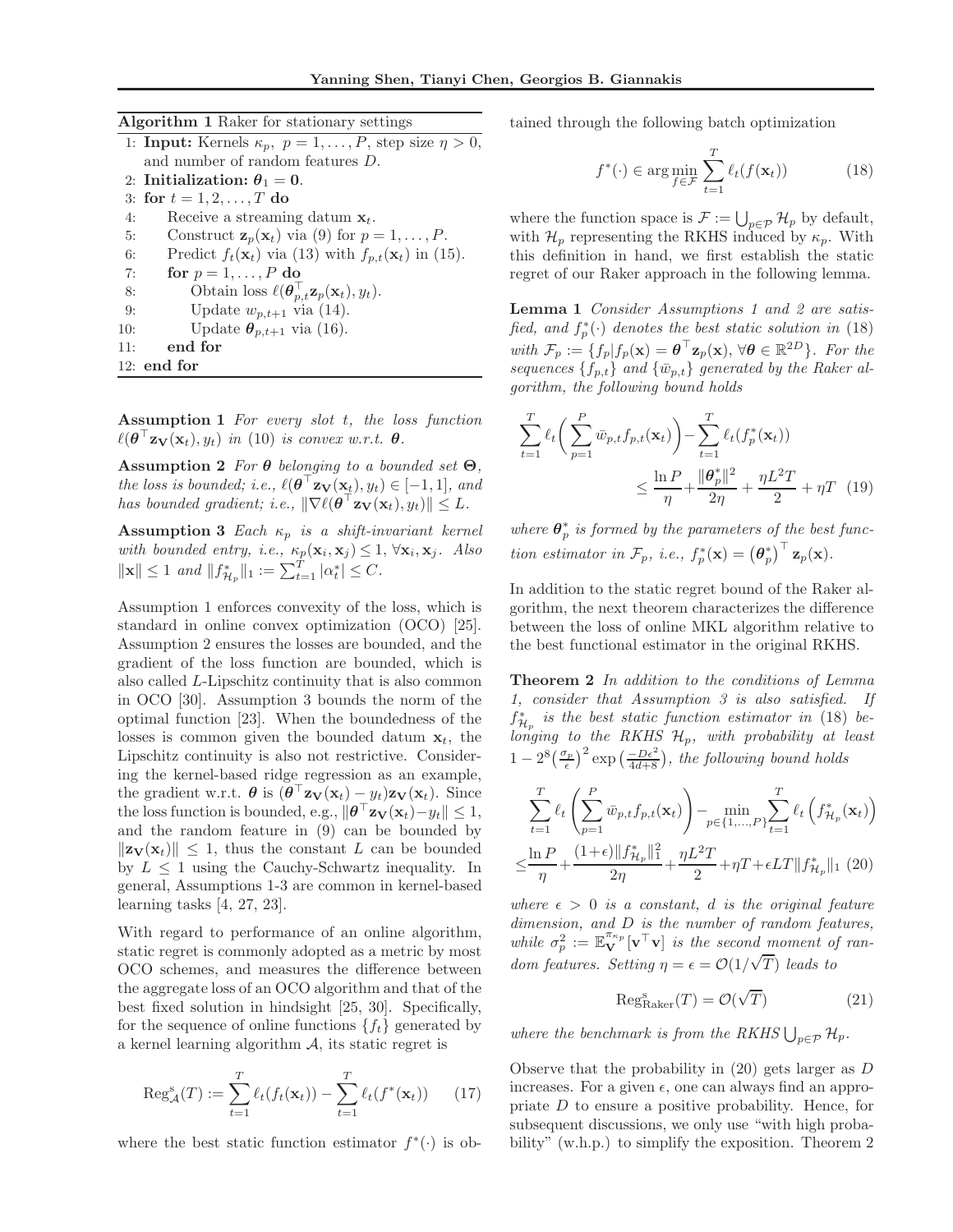demonstrates that with appropriate choice of parameters, the novel Raker algorithm achieves sub-linear regret relative to the best static functional estimation in the original function space  $\bigcup_{p\in\mathcal{P}}\mathcal{H}_p$ .

## 3 Online Ensemble MKL in Non-stationary Environments

The Racker algorithm in Section 2 is capable of combining different kernel learners 'on the fly.' Targeting an optimal scheme in dynamic environments, an adaptive Raker approach (termed AdaRaker) will be developed in this section.

### 3.1 An ensemble online MKL approach

To improve performance of the online MKL algorithm, the choice of learning rate  $\eta$  in (14) and (16) can be crucial. Especially in dynamic environments, a large learning rate helps better track the variation of the optimal function estimator, while a smaller one allows the algorithm to tune the unknown parameters in a fine-grained manner. As a result, the optimal choice of  $\eta_t$  explicitly depends on the variability of the optimal function estimator [7, 12]. However, it is often impractical to choose a sequence of optimal stepsizes  ${n<sub>t</sub>}$ , whenever the variability of underlying environments is unknown a priori. In this context, we develop an adaptive Raker method next.

Akin to combining multiple RF-based kernel predictors in Section 2, the idea here is to hedge between multiple Raker learners with different learning rates. We consider each Raker instance in Algorithm 1 as a black box algorithm  $A_I$ , where the subscript I represents the algorithm running on interval  $I := [\underline{I}, \overline{I}]$ starting from slot  $\underline{I}$  to slot  $\overline{I}$ . Let a pre-selected set  $I$  collect all these intervals, the design of which will be specified later. At the beginning of each interval  $I \in \mathcal{I}$ , a new instance of online Raker algorithm  $A_I$  is initialized with an interval-specific learning rate  $\eta^{(I)} := \min\{1/2, \eta_0/\sqrt{|I|}\}\$  with constant  $\eta_0 > 0$ . Due to the possible overlapping between intervals, multiple Raker algorithms  $A_I$  will be run in parallel. In this case, the set  $\mathcal{I}(t)$  collects all the active intervals at the current slot  $t$ , given by

$$
\mathcal{I}(t) := \{ I \in \mathcal{I} \mid t \in [\underline{I}, \overline{I}] \}, \ \forall t \in \mathcal{T}.
$$
 (22)

For each Raker instance  $\mathcal{A}_I$  with  $I \in \mathcal{I}(t)$ , let  $f_t^{(I)}(\cdot)$ denote its output at time  $t$  that is a combination of multiple kernel-based function estimators, and let  $\ell_t(f_t^{(I)}(\mathbf{x}_t))$  represent its instantaneous loss. The output of the ensemble learner  $A$  at time  $t$  is the weighted combination of all the learners' outputs  $\{f_t^{(I)}, \forall I \in$ 

 $\mathcal{I}(t)$ . With  $h_t^{(I)}$  denoting the weight of the Raker instance  $A_I$ , we will update it online via

$$
h_{t+1}^{(I)} = \begin{cases} 0, & \text{if } t \notin I \\ \eta^{(I)}, & \text{if } t = \underline{I} \\ h_t^{(I)} \exp(-\eta^{(I)} r_t^{(I)}), & \text{else} \end{cases}
$$
(23)

where  $\underline{I}$  is the first time slot of interval  $I$ , and the loss of A<sup>I</sup> *relative* to the overall loss is

$$
r_t^{(I)} = \ell_t(f_t(\mathbf{x}_t)) - \ell_t(f_t^{(I)}(\mathbf{x}_t)), \ \forall I \in \mathcal{I}(t). \tag{24}
$$

Intuitively, one would wish to decrease (increase) the weights of those instances with small (large) losses in future rounds. Using update (23), and defining the normalized weight as  $\bar{h}_t^{(I)} = h_t^{(I)} / \sum_{J \in \mathcal{I}(t)} h_t^{(J)}$ , the overall output is given by

$$
f_t(\mathbf{x}) = \sum_{I \in \mathcal{I}} \bar{h}_t^{(I)} f_t^{(I)}(\mathbf{x}) = \sum_{I \in \mathcal{I}} \bar{h}_t^{(I)} \sum_{p \in \mathcal{P}} \bar{w}_{p,t}^{(I)} f_{p,t}^{(I)}(\mathbf{x}) \tag{25}
$$

where  $\{\bar{w}_{p,t}^{(I)}\}$  are the weights of the kernel combination generated by learner  $A_I$  (cf. (13)). The AdaRaker scheme is summarized in Algorithm 2.

Selecting judiciously variable-length intervals in  $\mathcal I$  can affect performance critically. The criterion for achieving interval regret has been discussed in [31]. Instead, our pursuit is an ensemble MKL method in environments with unknown dynamics using scalable RF-based function approximants. When each interval is long, the Raker algorithm works well on each interval if the loss function is slow-varying, but incurs a higher loss when the objective experiences a rapid change. On the other hand, a short interval can hedge against a possibly rapid change, but its performance on each interval could be degraded. A simple yet efficient interval partitioning scheme follows.

Illustration of interval sets: *One example is to partition the entire horizon into intervals with length*  $2^0, 2^1, 2^2, \ldots$  *Intervals of length*  $2^j$  *with a given*  $j \in \mathbb{N}$ *are consecutively assigned without overlapping start*ing from  $t = 2^j$ . In this case, define a set of inter*vals*  $\mathcal{I}_j = [\underline{I}_j, \overline{I}_j]$  *such that the length of the intervals*  $|\mathcal{I}_j| = \bar{I}_j - \underline{I}_j + 1 = 2^j, j \in \mathbb{N}$ . Therefore, each time  $slot\ t\ is\ covered\ by\ a\ set\ of\ at\ most\ \left[\log_2 t\right]\ intervals,$ *which forms the active set of intervals*  $\mathcal{I}(t)$  *at time t.* 

### 3.2 Regret analysis in dynamic environments

Section 2.3 implicitly assumes that the optimal function estimator does not change with time. In nonstationary environments however, the optimal function may change over time. The focus here is to provide theoretical justification of AdaRaker in those settings.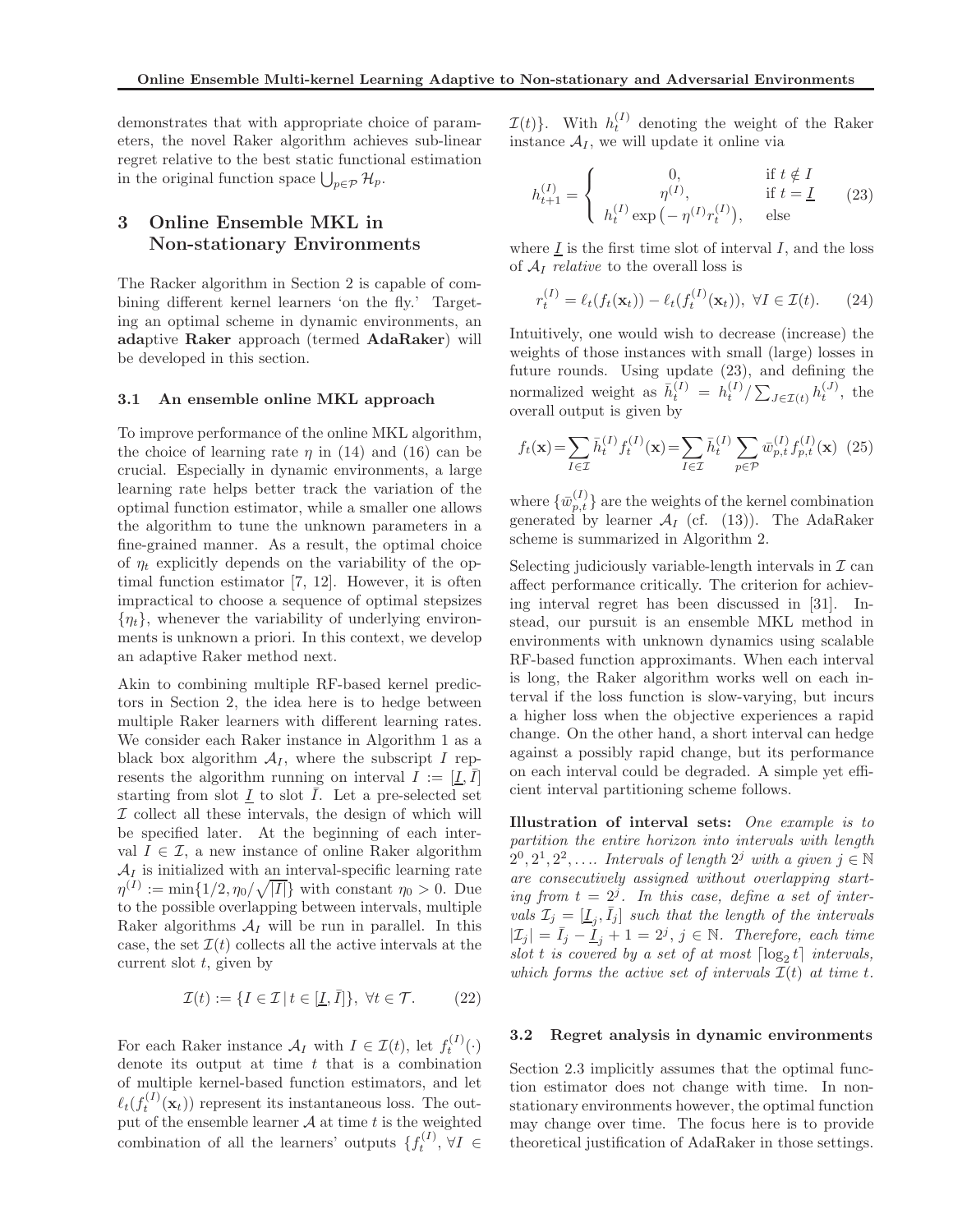|  |  |  |  | Algorithm 2 AdaRaker for non-stationary settings |  |
|--|--|--|--|--------------------------------------------------|--|
|--|--|--|--|--------------------------------------------------|--|

- 1: **Initialization:** learner weights  $\{h_1^{(I)}\}$ , and their learning rates  $\{\eta^{(I)}\}.$
- 2: for  $t = 1, 2, ..., T$  do 3: Obtain  $f_t^{(I)}(\mathbf{x}_t)$  from each MKL  $A_I, I \in \mathcal{I}(t)$ . 4: Predict  $f_t(\mathbf{x}_t)$  via Raker combination (25). 5: Observe function  $\ell_t$ , and incur  $\ell_t(f_t(\mathbf{x}_t))$ . 6: for  $I \in \mathcal{I}(t)$  do 7: Incur loss  $\ell_t(f_t^{(I)}(\mathbf{x}_t))$  and update  $f_t^{(I)}(\cdot)$ . 8: Update weights  $h_{t+1}^{(I)}$  via (23). 9: end for 10: end for

In response to the quest for improved benchmarks, we consider *dynamic regret* in this context. The notion of dynamic regret (a.k.a. tracking regret) has been introduced in [12, 31, 32] to offer a competitive performance measure of online algorithms. It is defined as

$$
\operatorname{Reg}_{\mathcal{A}}^{\mathrm{d}}(T) := \sum_{t=1}^{T} \ell_t(f_t(\mathbf{x}_t)) - \sum_{t=1}^{T} \ell_t(f_t^*(\mathbf{x}_t)) \qquad (26)
$$

where the benchmark is formed via a sequence of best dynamic solutions  $\{f_t^*\}$  for the online problem, i.e.,

$$
f_t^*(\cdot) \in \arg\min_{f \in \mathcal{F}} \ell_t(f(\mathbf{x}_t))
$$
\n(27)

where  $\mathcal{F} := \bigcup_{p \in \mathcal{P}} \mathcal{H}_p$  by default, with  $\mathcal{H}_p$  representing the RKHS induced by  $\kappa_p$ . It follows from the definitions (18) and (27) that the dynamic regret is always larger than the static regret in (17). Therefore, a sublinear dynamic regret implies a sub-linear static regret, but not vice versa. Given a sequence of loss functions  $\{\ell_t\}$ , the goal is to generate a sequence of functions  ${f_t}$  that minimize the dynamic regret. Before analyzing the dynamic regret of AdaRaker, we first introduce an *intermediate* result regarding the static regret on any sub-interval  $I \subseteq \mathcal{T}$ .

Lemma 3 *Suppose Assumptions 1-3 are satisfied, and define the static regret on any interval*  $I \subseteq \mathcal{T}$  *as* 

$$
\operatorname{Reg}_{\mathcal{A}}^s(|I|) := \sum_{t \in I} \ell_t(f_t(\mathbf{x}_t)) - \sum_{t \in I} \ell_t(f_I^*(\mathbf{x}_t)) \qquad (28)
$$

*where* |I| *denotes the length of interval* I*, and the fixed* solution is  $f_I^* \in \arg\min_{\mathcal{F}} f \in \bigcup_{p \in \mathcal{P}} \mathcal{F}_p$   $\sum_{t \in I} \ell_t(f(\mathbf{x}_t)),$  with  $\mathcal{F}_p := \{f_p | f_p(\mathbf{x}) = \boldsymbol{\theta}^\top \mathbf{z}_p(\mathbf{x}), \forall \boldsymbol{\theta} \in \mathbb{R}^{2D} \}$ . Then for *any interval*  $I \subseteq \mathcal{T}$ *, the following bound holds* 

$$
\operatorname{Reg}_{\text{AdaRaker}}^{\text{s}}(|I|) \le C_0 \sqrt{|I|} + C_1 \ln T \sqrt{|I|} \tag{29}
$$

*where*  $C_0$  *and*  $C_1$  *are fixed positive constants.* 

Lemma 3 implies that by combining Raker learners with different learning rates, AdaRaker can achieve sub-linear static regret at *any* interval I with arbitrary interval length. This also holds for intervals overlapping with multiple intervals. Clearly, the best fixed solution in (28) is interval specific, which can vary over different intervals. Therefore, the functions generated by AdaRaker can compete with a *time-varying* comparator. Indeed, this intuition will become concrete in the next theorem, where the dynamic regret is established for our AdaRaker approach.

Theorem 4 *Suppose Assumptions 1-3 are satisfied, and define the accumulated variation of losses as*

$$
\mathbb{V}(\{\ell_t\}_{t=1}^T) := \sum_{t=1}^T \max_{f \in \mathcal{F}} |\ell_{t+1}(f(\mathbf{x}_{t+1})) - \ell_t(f(\mathbf{x}_t))| \tag{30}
$$

*where the function space is*  $\mathcal{F} := \bigcup_{p \in \mathcal{P}} \mathcal{H}_p$ . Then *AdaRaker yields a dynamic regret in* (26) *bounded by*

$$
\operatorname{Reg}_{\text{AdaRaker}}^{\text{d}}(T) \leq (2 + C_0 + C_1 \ln T) T^{\frac{2}{3}} \mathbb{V}^{\frac{1}{3}}(\{\ell_t\}_{t=1}^T)
$$

$$
= \tilde{\mathcal{O}}\left(T^{\frac{2}{3}} \mathbb{V}^{\frac{1}{3}}(\{\ell_t\}_{t=1}^T)\right), \text{ w.h.p. (31)}
$$

where  $C_0$  and  $C_1$  are universal constants, and  $\tilde{\mathcal{O}}$  ne*glects the terms with a polynomial* log T *rate.*

Theorem 4 asserts that the AdaRaker's dynamic regret depends on the variation of loss functions in (30) and the horizon  $T$ . Interesting enough, whenever the loss functions *do not vary on average*, i.e.,  $V(\lbrace \ell_t \rbrace_{t=1}^T)$  =  $o(T)$ , our AdaRaker approach is able to achieve sublinear dynamic regret.

### 4 Experiments

The present section tests the performance of our novel algorithms for online regression tasks. We compared Raker and AdaRaker with online multi-kernel learning algorithm (OMKL) [22] and its adaptive version that we term AdaMKL, and online (single) kernel based learning using Gaussian kernels (RBF) with bandwidth  $\sigma^2 = \{0.1, 1, 10\}$ . Note that AdaMKL has not been proposed in literature, but we add it only for comparison purposes. All the considered MKL approaches use Gaussian kernels with  $\sigma^2 = \{0.1, 1, 10\}$ , step-sizes of the single kernel based learning algorithms are set to  $\eta = 1/\sqrt{T}$  for all algorithms, and  $\eta = 0.5$  and  $\lambda = 0.01$ for all MKL approaches. Entries of  $\{x_t\}$  and  $\{y_t\}$  are normalized to lie in [0, 1]. For RF-based approaches,  $D = 50$  *orthogonal random features* were used.

Datasets. Performance is tested on several benchmark datasets [33]. The twitter dataset consists of time series of  $T = 6,000$  samples with  $\mathbf{x}_t \in \mathbb{R}^{77}$  and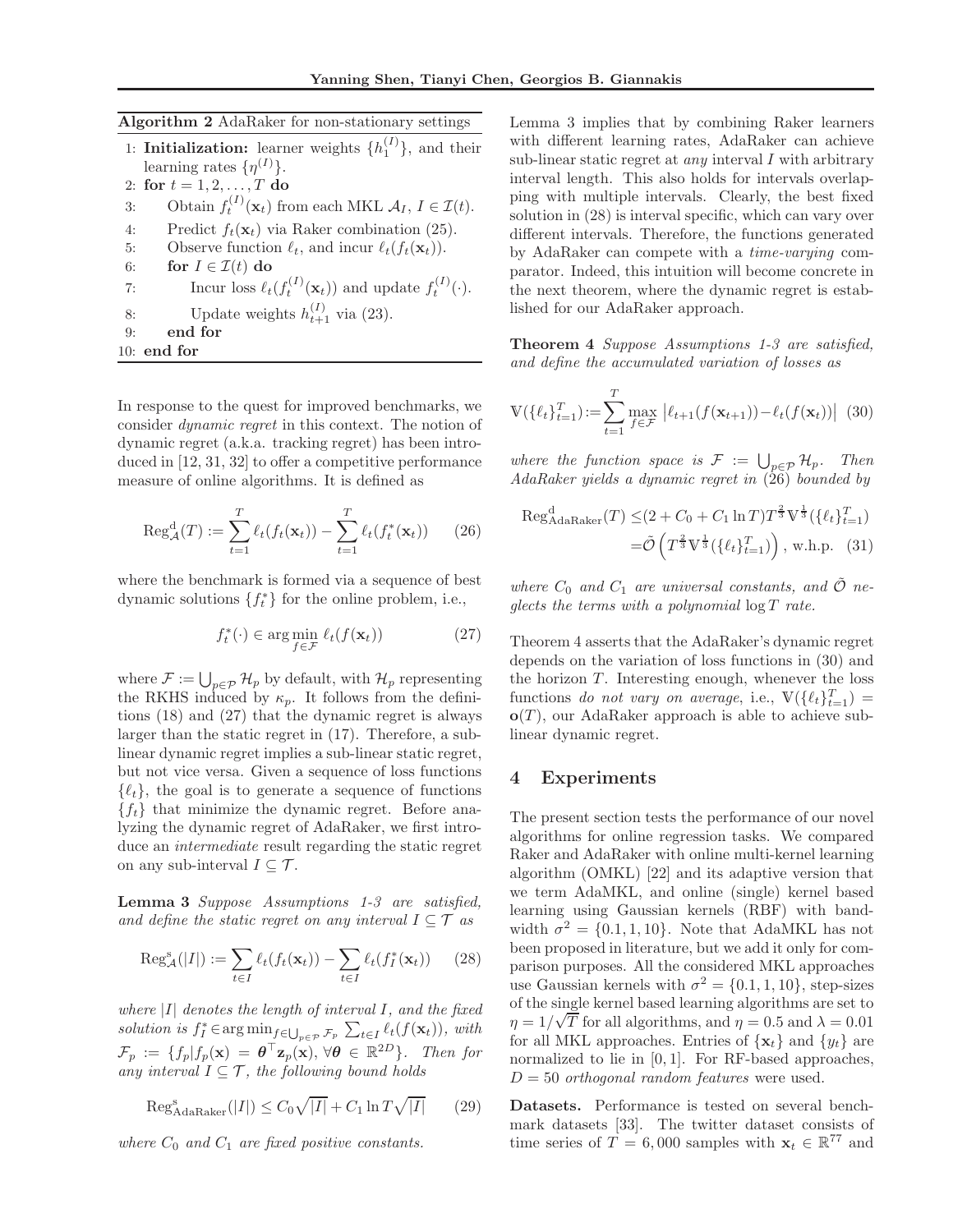

Figure 1: MSE performance: a) Twitter; b) Tom's hardware; c) energy efficiency; and, d) air quality.



Figure 2: Normalized CPU time: a) Twitter; b) Tom's hardware; c) energy efficiency; and, d) air quality.

the Tom's hardware dataset contains  $T = 10,000$  feature vectors each of size 96, while  $y_t$  represents the average number of active discussion about a certain topic on twitter and Tom's hardware [34]. The energy dataset consists of  $T = 10,000$  data, with  $\mathbf{x}_t \in \mathbb{R}^{27}$  describes the humidity and temperature in and outside the rooms, and  $y_t$  denotes the energy use of light fixtures in the house [35]. The air quality dataset collects the sensor responses as  $\{\mathbf x_t \in \mathbb{R}^{13}\}_{t=1}^{9,358}$ , to predict the concentration of polluting chemicals  $y_t$ .

Performance. The performance of different algorithms is plotted in Figure 1 in terms of the mean-square error  $MSE(t) := (1/t) \sum_{\tau=1}^{t} (y_{\tau} - \hat{y}_{\tau})^2$ . Clearly, Raker achieves competitive performance, and its adaptive variant AdaRaker consistently yields the lowest MSE, especially when abrupt changes occur; e.g., when the underlying models are changing. This observation meets our intuition of designing AdaRaker methods. Aligned with the motivation of using multiple kernels, all MKL methods outperform the algorithms using only a single kernel. The normalized CPU time of all the considered schemes is depicted in Figure 2. A sharp observation is that our RF-based MKL methods including Raker and AdaRaker are computationally more efficient than other online (multi-)kernel methods. Running multiple instances of Raker in parallel, the complexity of AdaRaker is higher than Raker, but its runtime is still only around 20% of that of AdaMKL, and similar to single-kernel alternatives.

### 5 Conclusions

We considered the multi-kernel learning problem in non-stationary and adversarial environments. Leveraging recent advances in *variance-reduced* random feature approximation, we developed a scalable online *multi-kernel* learning approach that we term Raker. Endowing Raker with capability of tracking timevarying optimal functions, we proposed AdaRaker that is an ensemble version of Raker with variable learning rates. Careful design allows AdaRacker to adapt learning rates to non-stationary and possibly adversarial environments. Rigorous analysis demonstrates that without a-priori knowledge of environments, AdaRaker achieves sub-linear dynamic regret, provided that either the loss function or the optimal function solution does not change on average. To our best knowledge, AdaRaker is the *first* algorithm that optimally tracks nonlinear functions in non-stationary settings with theoretical guarantees. Experiments on real datasets validate the effectiveness of our methods.

#### Acknowledgements

This work is supported in part by the National Science Foundation under Grant 1500713 and 1711471, and NIH 1R01GM104975-01. Tianyi Chen is also supported by the Doctoral Dissertation Fellowship from the University of Minnesota.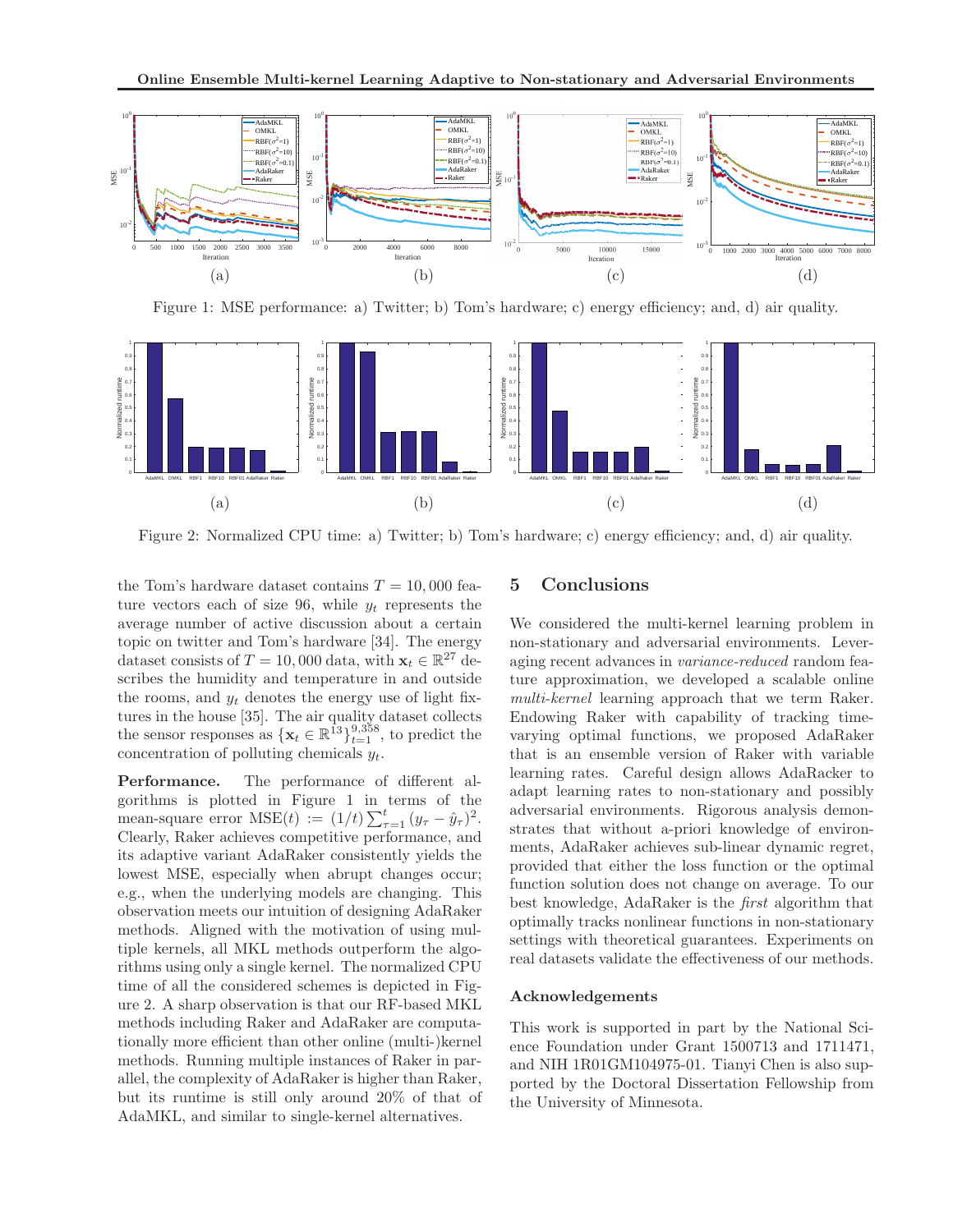### References

- [1] J. Shawe-Taylor and N. Cristianini, *Kernel Methods for Pattern Analysis*. Cambridge, United Kingdom: Cambridge University Press, 2004.
- [2] B. Dai, N. He, Y. Pan, B. Boots, and L. Song, "Learning from conditional distributions via dual embeddings," in *Proc. Intl. Conf. on Artificial Intelligence and Statistics*, Fort Lauderdale, FL, Apr. 2017, pp. 1458–1467.
- [3] C. Cortes, M. Mohri, and A. Rostamizadeh,  $\mathscr{C}_2$ regularization for learning kernels," in *Proc. Conf. on Uncertainty in Artificial Intelligence*, Montreal, Canada, Jun. 2009, pp. 109–116.
- [4] J. A. Bazerque and G. B. Giannakis, "Nonparametric basis pursuit via sparse kernel-based learning: A unifying view with advances in blind methods," *IEEE Signal Processing Magazine*, vol. 30, no. 4, pp. 112–125, Jul. 2013.
- [5] J. Ma, L. K. Saul, S. Savage, and G. M. Voelker, "Identifying suspicious URLs: An application of large-scale online learning," in *Proc. Intl. Conf. Mach. Learn.*, Montreal, Canada, Jun. 2009, pp. 681–688.
- [6] C. Richard, J. C. M. Bermudez, and P. Honeine, "Online prediction of time series data with kernels," *IEEE Trans. Sig. Proc.*, vol. 57, no. 3, pp. 1058–1067, Mar. 2009.
- [7] J. Kivinen, A. J. Smola, and R. C. Williamson, "Online learning with kernels," *IEEE Trans. Sig. Proc.*, vol. 52, no. 8, pp. 2165–2176, Aug. 2004.
- [8] S. C. Hoi, R. Jin, P. Zhao, and T. Yang, "Online multiple kernel classification," *Machine Learning*, vol. 90, no. 2, pp. 289–316, Feb. 2013.
- [9] G. Wahba, *Spline Models for Observational Data*. Philadelphia, PA: SIAM, 1990.
- [10] Y. Shen, B. Baingana, and G. B. Giannakis, "Nonlinear structural vector autoregressive models for inferring effective brain network connectivity," 2016. [Online]. Available: https://arxiv.org/abs/1610.06551
- [11] ——, "Kernel-based structural equation models for topology identification of directed networks," *IEEE Trans. Sig. Proc.*, vol. 65, no. 10, pp. 2503– 2516, May 2017.
- [12] O. Besbes, Y. Gur, and A. Zeevi, "Non-stationary stochastic optimization," *Operations Research*, vol. 63, no. 5, pp. 1227–1244, Sep. 2015.
- [13] C. K. Williams and M. Seeger, "Using the Nyström method to speed up kernel machines," in *Proc. Advances in Neural Info. Process. Syst.*, Vancouver, Canada, Dec. 2001, pp. 682–688.
- [14] C. Cortes, M. Mohri, and A. Talwalkar, "On the impact of kernel approximation on learning accuracy," in *Proc. Intl. Conf. on Artificial Intelligence and Statistics*, Sardinia, Italy, May 2010, pp. 113–120.
- [15] A. Rahimi and B. Recht, "Random features for large-scale kernel machines," in *Proc. Advances in Neural Info. Process. Syst.*, Vancouver, Canada, Dec. 2007, pp. 1177–1184.
- [16] X. Y. Felix, A. T. Suresh, K. M. Choromanski, D. N. Holtmann-Rice, and S. Kumar, "Orthogonal random features," in *Proc. Advances in Neural Info. Process. Syst.*, Barcelona, Spain, Dec. 2016, pp. 1975–1983.
- [17] G. R. Lanckriet, N. Cristianini, P. Bartlett, L. E. Ghaoui, and M. I. Jordan, "Learning the kernel matrix with semidefinite programming," *J. Machine Learning Res.*, vol. 5, pp. 27–72, Jan. 2004.
- [18] O. Dekel, S. Shalev-Shwartz, and Y. Singer, "The forgetron: A kernel-based perceptron on a budget," *SIAM J. Computing*, vol. 37, no. 5, pp. 1342–1372, Jan. 2008.
- [19] Z. Wang, K. Crammer, and S. Vucetic, "Breaking the curse of kernelization: Budgeted stochastic gradient descent for large-scale svm training," *J. Machine Learning Res.*, vol. 13, pp. 3103–3131, Oct. 2012.
- [20] R. Jin, S. C. Hoi, and T. Yang, "Online multiple kernel learning: Algorithms and mistake bounds," in *Proc. Intl. Conf. on Algorithmic Learning Theory*, Canberra, Australia, Oct. 2010, pp. 390–404.
- [21] D. Sahoo, S. C. Hoi, and P. Zhao, "Cost sensitive online multiple kernel classification," in *Proc. Asian Conf. Machine Learning*, Hamilton, New Zealand, Nov. 2016, pp. 65–80.
- [22] D. Sahoo, S. C. Hoi, and B. Li, "Online multiple kernel regression," in *Proc. Intl. Conf. on Knowledge Discovery and Data Mining*, New York, USA, Aug. 2014, pp. 293–302.
- [23] J. Lu, S. C. Hoi, J. Wang, P. Zhao, and Z.-Y. Liu, "Large scale online kernel learning," *J. Machine Learning Res.*, vol. 17, no. 47, pp. 1–43, Apr. 2016.
- [24] P. Bouboulis, S. Chouvardas, and S. Theodoridis, "Online distributed learning over networks in RKH spaces using random fourier features," *arXiv preprint:1703.08131*, Mar. 2017.